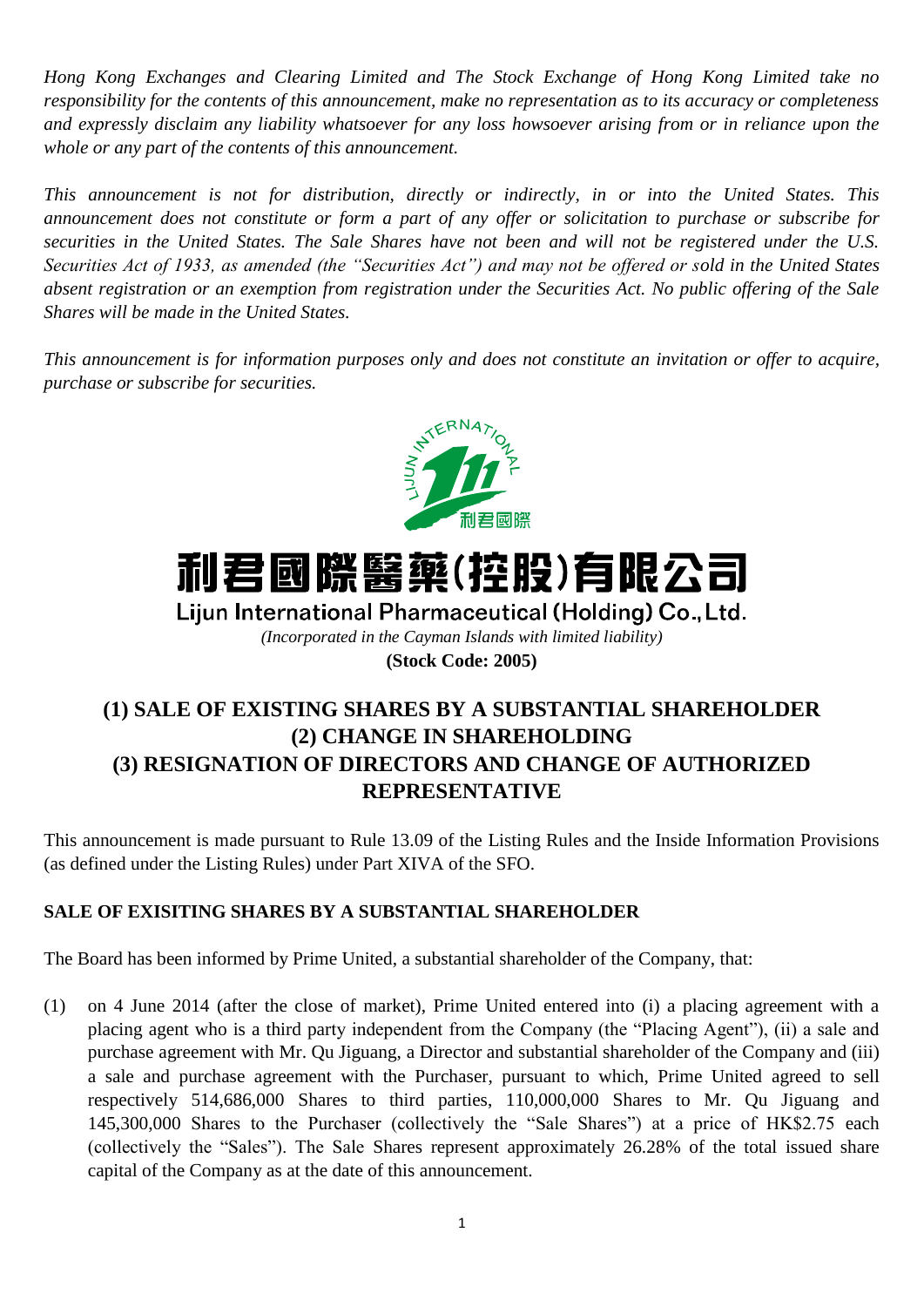- (2) Mr. Qu Jiguang has undertaken not to dispose of his shareholding in the Company (including any Shares arising from the exercise of any options held by Mr. Qu Jiguang) for a period from 4 June 2014 to 180 days after the date of this Announcement.
- (3) Mr. Wu Qin has undertaken not to dispose of his shareholding in the Company (including any Shares arising from the exercise of any options held by Mr. Wu Qin) for a period from 4 June 2014 to 180 days after the date of this Announcement.

Immediately before the Sales, Prime United directly owns 769,986,000 Shares, representing approximately 26.28% of the issued share capital of the Company. Immediately upon completion of the Sales, Prime United will no longer be interested, directly or indirectly, in any Shares and will cease to be a substantial shareholder of the Company.

Prime United informed the Board that the Sales were made based on its own business decision.

The Board does not expect the Sales to have any material impact on the business and operations of the Group.

# **CHANGES IN SHAREHOLDING**

Set out below is a table showing the shareholding structure of the Company (i) immediately before the Sales and (ii) immediately after the completion of the Sales.

|                                      | <b>Immediately before</b><br>the Sales |               | <b>Immediately after</b><br>the completion of the Sales |               |
|--------------------------------------|----------------------------------------|---------------|---------------------------------------------------------|---------------|
|                                      |                                        | Approximate % |                                                         | Approximate % |
|                                      | of issued                              |               | of issued                                               |               |
|                                      | No. of Shares                          | share capital | No. of Shares                                           | share capital |
| Prime United ( <i>Note</i> $(a)$ )   | 769,986,000                            | 26.28         | $\theta$                                                | 0.00          |
| Purchaser                            | $\Omega$                               | 0.00          | 145,300,000                                             | 4.96          |
| Mr. Qu Jiguang ( <i>Note</i> $(b)$ ) | 724,310,000                            | 24.72         | 834,310,000                                             | 28.47         |
| Other independent placees            | $\theta$                               | 0.00          | 514,686,000                                             | 17.57         |
| Mr. Wu Qin                           | 18,504,000                             | 0.63          | 18,504,000                                              | 0.63          |
| Other public Shareholders            | 1,417,125,385                          | 48.37         | 1,417,125,385                                           | 48.37         |
| <b>Total</b>                         | 2,929,925,385                          | 100           | 2,929,925,385                                           | 100           |

#### *Notes:*

(a) Prime United is held as to about 8.86% by Mr. Wu Qin, an executive Director, as to about 4% by Mr. Xie Yunfeng, an executive Director, as to about 2.41% by Mr. Huang Chao, a director of Xi'an Lijun and as to about 84.73% by Mr. Wu Qin, Mr. Xie Yunfeng and Mr. Huang Chao who jointly hold such shares on trust for approximately 3,000 individuals who are present and former employees or their respective estates of Xi'an Lijun and Rejoy Group. Mr. Wu Qin, Mr. Xie Yunfeng and Mr. Huang Chao are also directors of Prime United. Xi'an Lijun is a subsidiary of the Company. Rejoy Group is a company established in the PRC with limited liability and 100% owned by State-owned Assets Supervision and Administration Commission of the People's Government of Xi'an.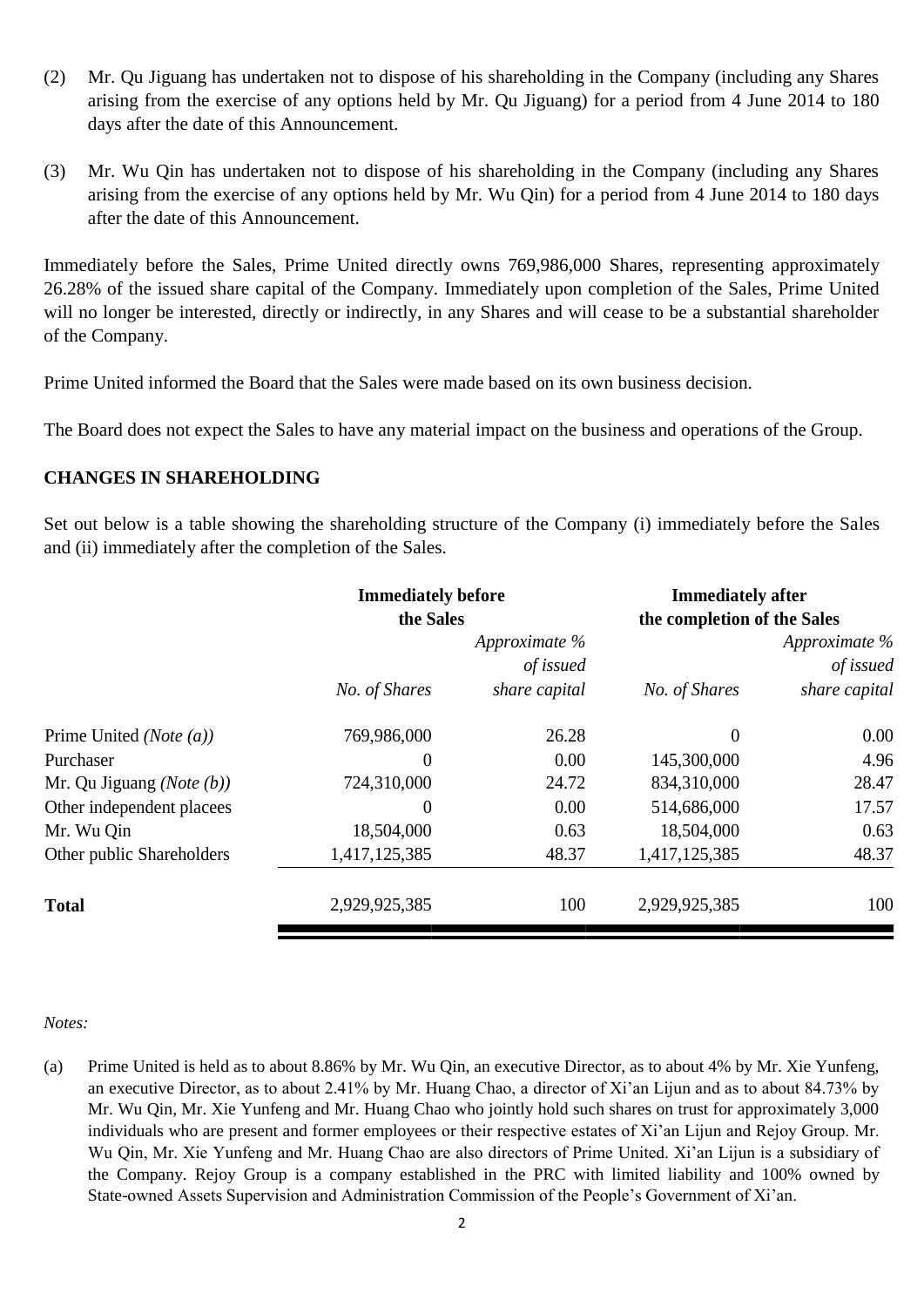(b) Mr. Qu Jiguang is an executive Director. By virtue of Part XV of the SFO, Mr. Qu Jiguang is deemed to be interested in the 721,710,000 Shares held by CPCL. CPCL is held as to 72.93% by Mr. Qu Jiguang and as to 27.07% by 39 other shareholders.

### **RESIGNATION OF DIRECTORS**

The Board has been informed that Mr. Wu Qin has resigned as an executive Director and chairman of the Board with effect from 4 June 2014 in order to pursue other personal interests. Mr. Wu continues to hold executive roles in Xi'an Lijun.

The Board has also been informed that Mr. Xie Yunfeng has resigned as an executive Director with effect from 4 June 2014 in order to pursue other personal interests. Mr. Xie continues to hold executive roles in Xi'an Lijun.

Each of Mr. Wu Qin and Mr. Xie Yunfeng has confirmed that he has no disagreement with the Board, and there are no other matters concerning his resignation that need to be brought to the attention of the shareholders of the Company.

# **CHANGE OF AUTHORIZED REPRESENTATIVE**

The Board also announces that Mr. Xie Yunfeng has resigned as Authorized Representative of the Company and Mr. Chan Ka Kit, the Chief Financial Officer and Company Secretary, has been appointed as Authorized Representative of the Company, in each case with effect from 4 June 2014.

The Board would like to take this opportunity to thank Mr. Wu Qin and Mr. Xie Yunfeng for their valuable contributions and service to the Company during their tenure of office.

On 4 June 2014, Mr. Qu has been elected by the Board as the chairman of the Company.

# **Shareholders of the Company and the potential investors are advised to exercise caution when dealing in the Shares.**

#### **DEFINITIONS**

In this announcement, unless the context otherwise requires, the following expressions shall have the following meanings when used herein:

| "Board"   | the board of Directors                                                                                                                                                                                                                 |
|-----------|----------------------------------------------------------------------------------------------------------------------------------------------------------------------------------------------------------------------------------------|
| "CPCL"    | China Pharmaceutical Company Limited, a company incorporated in Samoa<br>with limited liability, a substantial shareholder of the Company                                                                                              |
| "Company" | Lijun International Pharmaceutical (Holding) Co., Ltd. (stock code: 2005), a<br>company incorporated in the Cayman Islands with limited liability and the<br>issued Shares of which are listed on the Main Board of the Stock Exchange |